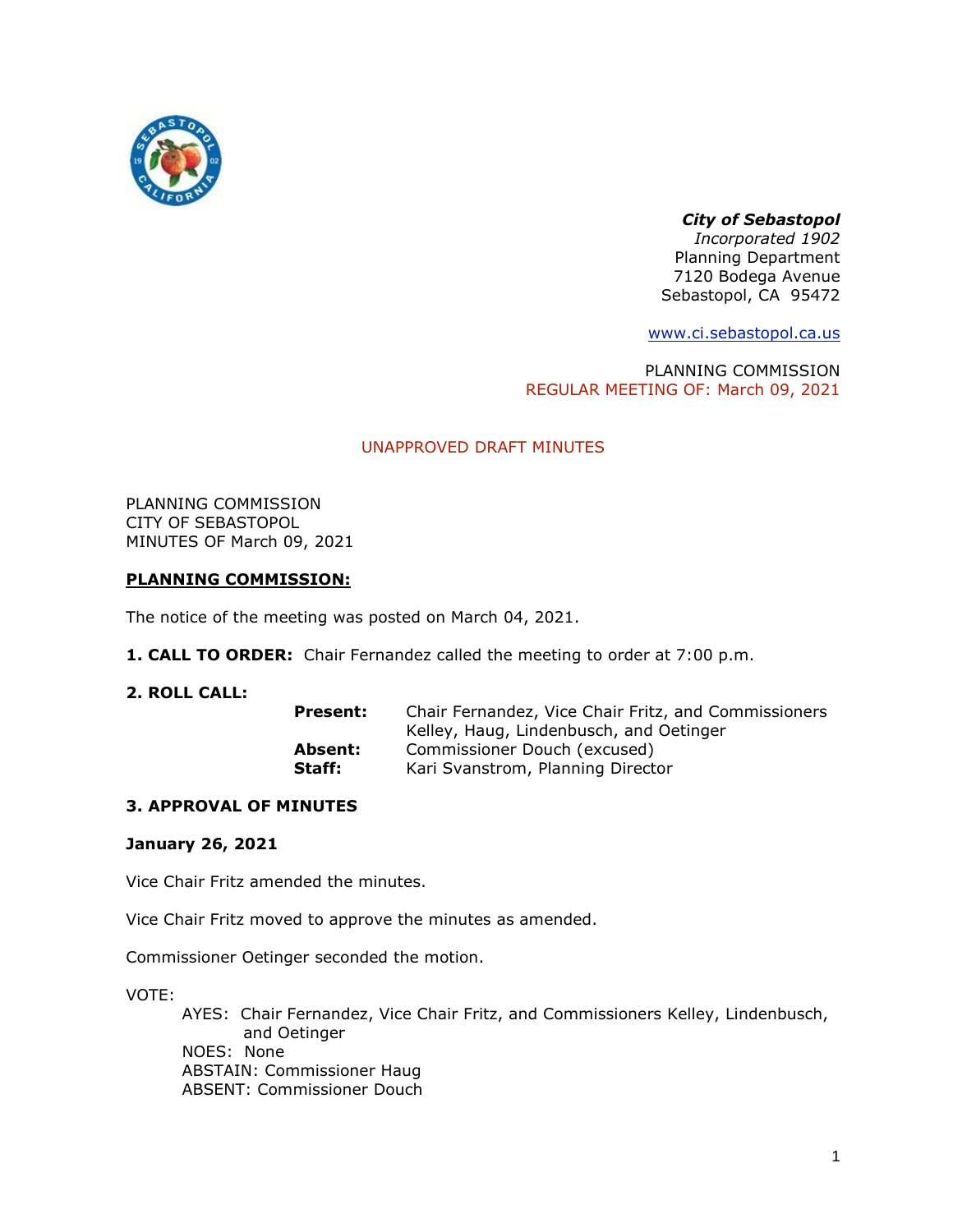# **February 09, 2021**

Vice Chair Fritz amended the minutes.

Vice Chair Fritz moved to approve the minutes as amended.

Commissioner Oetinger seconded the motion.

VOTE:

AYES: Chair Fernandez, Vice Chair Fritz, and Commissioners Kelley, Haug, and Oetinger NOES: None ABSTAIN: Commissioner Lindenbusch ABSENT: Commissioner Douch

## **4. COMMENTS FROM THE PUBLIC ON ITEMS NOT ON AGENDA:** None.

### **5. STATEMENTS OF CONFLICTS OF INTEREST:** None.

#### **6. REGULAR AGENDA:**

**A. CO-HOUSING PRESENTATION WITH TOM KUHN AND MICHAEL JACOB** – Tom Kuhn and Michael Jacob have lived at Two Acre Wood since the completion of construction in 1999. Tom worked at Burbank Housing for 12 years as a Project Manager. One of the projects he managed was Sequoia Village Co-housing in Sebastopol. Michael has served on the Planning Commission and has been a part of

Mr. Kuhn and Mr. Jacob presented and were available for questions.

#### **Paul Fritz, Vice Chair**

Thanks to both of you, it is nice to see you. Can you speak to the things that you ran into it through your entitlement process, either neighborhood opposition, or if you there was anything that you felt the City could have done better to make it easier to get through that process?

Two Acre Wood since its formation, years before construction began.

#### **Michael Jacob**

We looked at a parcel on the high point of Jewell Avenue, back in 1997. At the time it was a five-acre lot with a farmhouse on it and it was zoned, medium density residential, I think. At the time it was at least six slots to the acre, maybe even a little higher. It could have been six to eight, or six to ten, I do not really remember. I know that in the middle of working with the City Council, they were probably influenced, I am sure, by some of the neighborhoods, but they actually reduced the density right in the middle of our tentative application. We did not really get so far as to do that because it would not have worked if we could not have gotten at least six units per acre. I think there is a different willingness in the Planning Commission and City Council now. I think it was politically different. In seeing how developers have struggled to put anything together that is not just a singlefamily residence, or maybe a duplex, but anything larger than that is met with a huge amount of resistance. Our experience of building multifamily have been positive for the residents who live in it. I believe, if you looked at the past people in our area, they would also say they were not too clear, and they were nervous at first, but that Two Acre Wood is a benefit to the community, not just the larger town, but to our individual little neighborhood. I am not quite sure how to address that, but I think that multifamily can be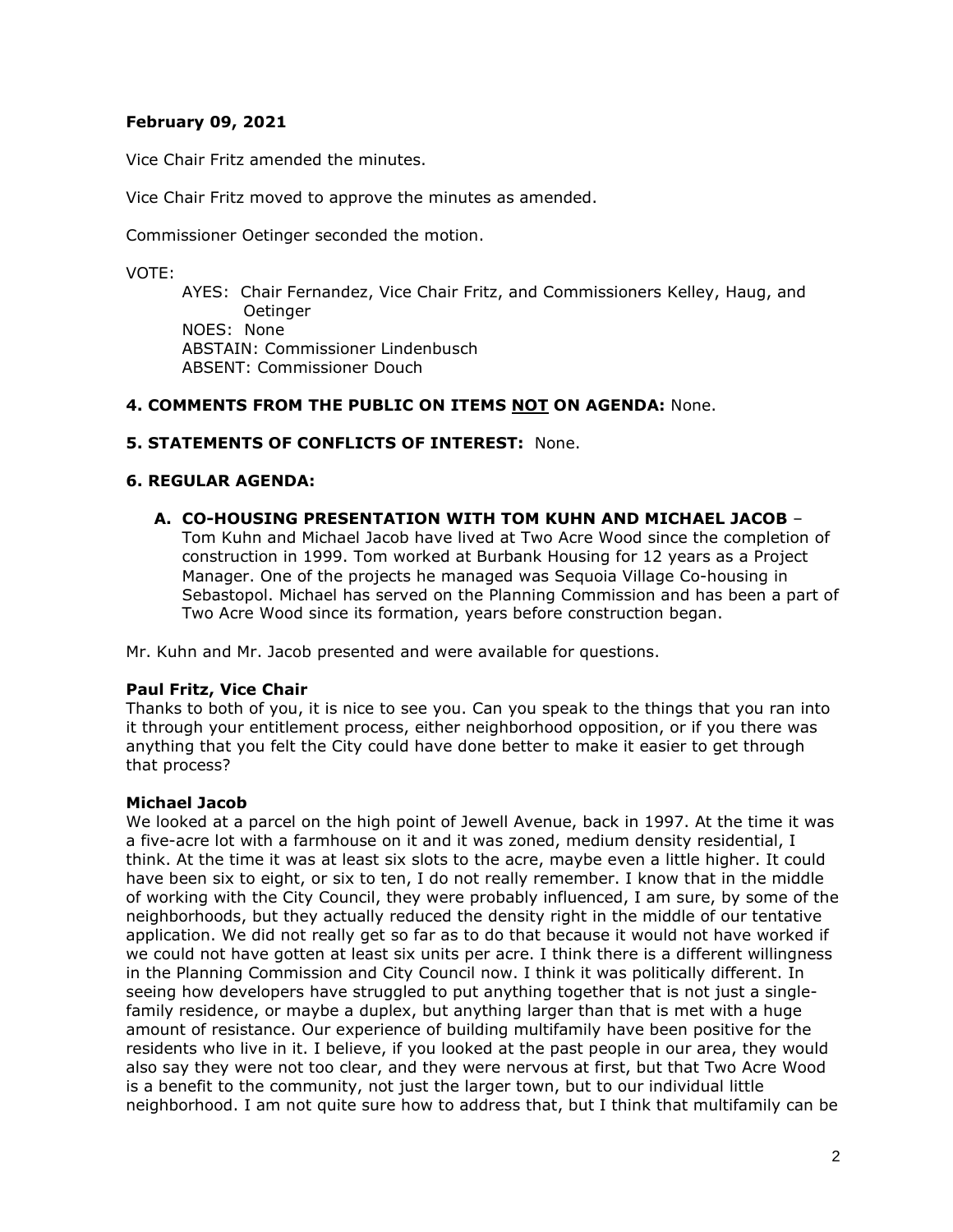seen as a benefit, not just as bringing down property values to those that have a singlefamily residence nearby.

# **Paul Fritz, Vice Chair**

Yes, I was curious to ask you about that as well. What do your neighbors think of you 20 years later, have they realized you were not as scary as they thought you might have been?

# **Michael Jacob**

We made an agreement with the town to not let our community space be used as a rental, and as a gathering, but we do open it up to things like postcard writing, and parties, and we have definitely had a number of galleries around here that support our local street and neighborhood. People appreciate that.

# **Tom Kuhn**

At Sequoia Village, I was not involved with the project during entitlements, so I didn't get to witness much of the opposition, but we ended up selling those homes right after the 2008 crash of property values, so I did have to go back to City Council to request some changes to the financial assistance from the City, which was granted, which was great. By that time Sequoia Village was pretty built out (not yet complete, but it was nearly done and people had not yet moved in), and somebody got up to speak in support and they said, I spoke against this project a year or two ago, whenever it was, but now that I see it, and I met some of the families, I really think it's a good thing, and I'm really glad it's here. He kind of retracted his statement as just one anecdote.

# **Paul Fritz, Vice Chair**

I think those are important.

## **Michael Jacob**

One other thought I wanted to mention was Sonoma, Napa, and American Canyon, have put in projects on City land. American Canyon did a homeless community that opened two years ago, on about three acres. Charles "Chuck" Durrett was the architect on that one. The City of American Canyon had land, and they put it out as an RFP, and they got like 28 developers to submit for it. I have seen it, not in person, but I have seen photos of it, and it is really nice. We know there is a huge need, and a huge demand for meeting ABAG goals for low, very low-, and moderate-income housing, and of course, there is a huge demand for homeless transitional housing, which is what that project in American Canyon was. We do not have quite the opportunities; we do not have the open green fields.

# **Paul Fritz, Vice Chair**

Do you feel like there is some cost benefit to this kind of development versus, a noncohousing arrangement?

# **Michael Jacob**

I think that cohousing probably costs a little more per square foot than a comparable sized project that would be developer driven, such as a condo or townhouse. Partly because, in a small-town development of 14 units, you would not see a 2,200 square foot common house, they would not do that. We are amortizing that in. There is a lot more space, that's just community space, that you probably would not see. I have not done a recent look, but I think some of our homes are probably larger, we have got more unit types than you would normally see. There are four-unit types at Two Acre Wood in just 14 homes, a developer probably would not do that. On the other hand, if you look at the resale value,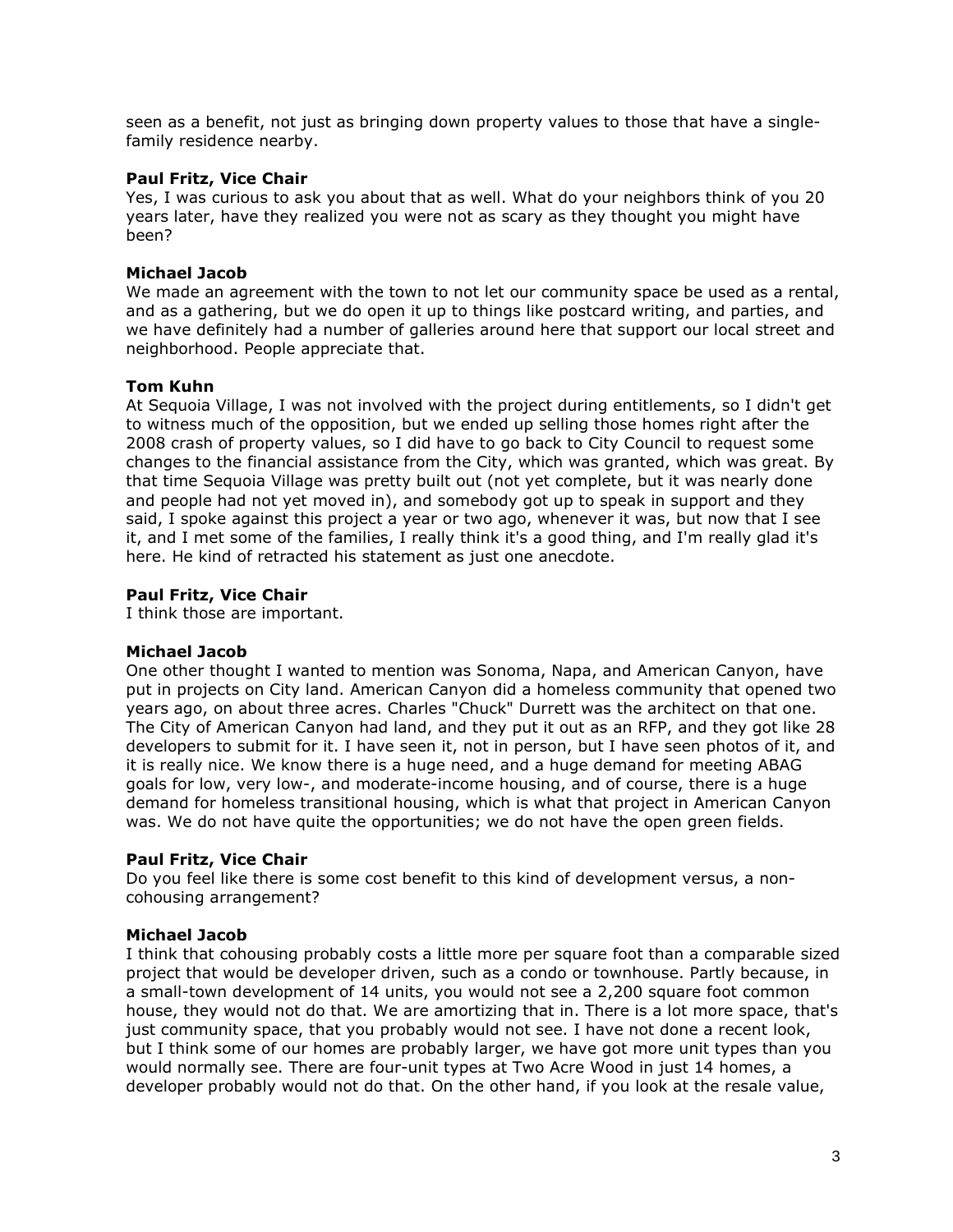we are higher per square foot resale values, then a comparable townhouse or condo project. It pencils out because of that.

### **Paul Fritz, Vice Chair**

You mentioned you could only get 14 units on your two acres, I know there is definitely a cost analysis that would have to be done, but just in terms of the community side, what would be the minimum number of units you would expect to see in a cohousing development to make the community aspect work well?

### **Tom Kuhn**

We are close to the low end, I would want to say 10, maybe, it depends a lot on the commitment of the people. If it were a community similar to Two Acre Wood, where the future owners are the ones doing the development, that would be a sure sign of strong commitment, and that would feel better. I would feel more comfortable going smaller that way, bigger would be better, however, because then you are more likely to have that core of totally committed folks that would be involved. There are always economies of scales. I am sure there's top end, I do not know what it is.

#### **Michael Jacob**

Spoke on a cohousing project in Oakland with six homes on a very small lot, and they actually have a common house too. Socially, it's easier when there's more people. When it is a small group, it can be more difficult. I do not think size is a limiting factor. It could be small; it could be medium.

#### **Tom Kuhn**

Tom Kuhn - Yes, I would agree, in any group of households at any given time, there is a certain number of them that are going through some kind of a crisis? We have had deaths, we have had divorces, we have had long term illness, people get older, and so on. When those things happen, people are not able to participate as fully. If you have a larger group, you can kind of absorb that and think, well, the Smith's have got this going on, and they cannot do much in the next year or two, but we know they contributed a lot back in the early years, and they will probably come back around once they get through whatever it is. There is that kind of thing to consider, too, if you have six households, and even one of them is going through, say a divorce, that could be pretty difficult on the whole community.

#### **Paul Fritz, Vice Chair**

Mr. Jacob, you mentioned the idea of a downtown cohousing kind of project. How would you see something like that coming together? Would you see the City trying to actively do that with a developer, or do you think it would be better for a group of people to come together and propose something?

## **Michael Jacob**

Because you have this ability to build vertically in the downtown core, whether it is on bare dirt, like a parking lot that the City already owns, where the City could put out an RFP, or if it is a property that has a building on it, but maybe there is some extra land next to it. I know the downtown charter campus was an opportunity. It is still possible, in my mind, you could build a podium and park underneath it, and build up four floors, and create something on a site like that. That would not be a public/private partnership. It would be all done privately. If the City had a real strong interest in supporting it, that would be helpful, because there were parking issues and plenty of other things that the City could do to support a development like that because it would be pretty difficult to make it work financially. Especially for a senior complex, where the parking is already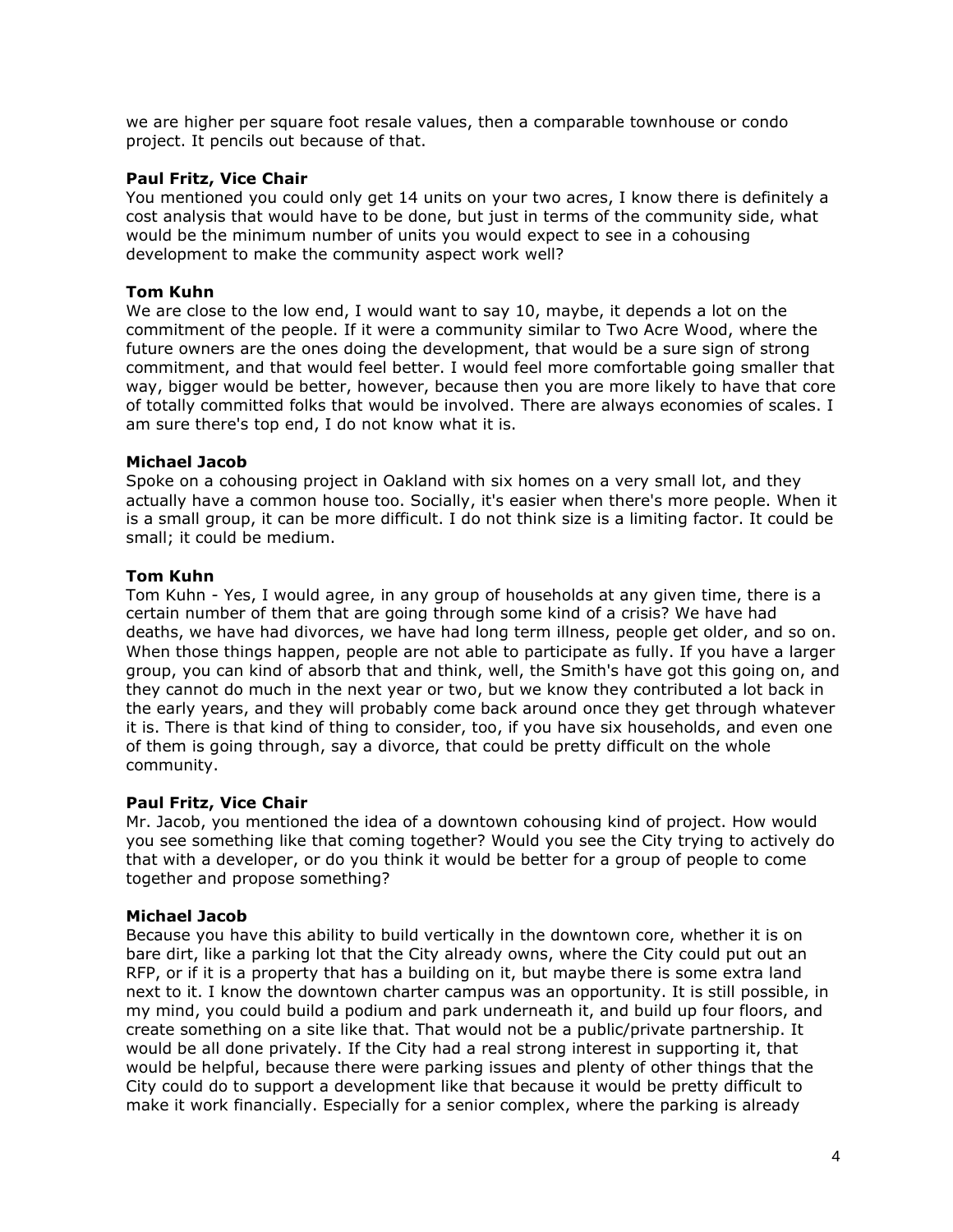reduced, that could have some legs if there were people that were committed to being able to do that. Two Acre Wood is becoming senior cohousing just because we have all aged to that age, most of us did not start that way. We have three new families that just moved in that are 40 and under so that is great, it makes a difference.

## **Paul Fritz, Vice Chair**

How did you find the original families? How did you all come together for this?

#### **Michael Jacob**

People brought in people. We put the word out in our circles, and we got quite a bit of free publicity in some of the local papers. There were a lot of people swirling around. It was sort of like a whirlpool, people would swirl into the middle and they would either find the gravity to keep them there, or they had too much magical thinking going on and thought they could get a house without being able to afford it, or the value system that they had did not match. Some people stayed close and ended up joining our meal club, even if they did not move in. While not happening during Covid, we would do two meals per week. There were people who were part of our original group that joined our meal club and came and ate with us although they never did move in. We did a significant amount of outreach during those first couple of years. Getting families interested was not a problem.

#### **Paul Fritz, Vice Chair**

Tom Kuhn - That group photo that I showed, there were probably three households in that photo that never lived at Two Acre Wood, but we know them, and they come around pretty regularly, although not during Covid times.

#### **Kate Haug, Commissioner**

In a vertical or urban model, how would the community spaces function in a downtown location with less community space that was outdoors?

#### **Michael Jacob**

I can give you an example of one that I was actually looking at in the very early feasibility phases. There was a concept of having a four-story terraced building. Everybody had a small terrace that looked out into the center core that was common, there was a common area and a big deck above the parking which was on the second floor. That had a reasonable amount of light hitting it because of the way the building stepped back, and it was open to the south. The idea would probably be to have an elevator so that it could also meet people as they age and to be ADA accessible. That would be urban, even the downtown of Sebastopol is urban if you are going to put residents.

#### **Kate Haug, Commissioner**

Thank you. I think that sounds like it could be a lovely arrangement. In New York City, there are many apartment buildings that are based around courtyards, which provide community space and also light into the unit. It sounds like each person finances their own portion of the development, does that mean that each person finances one quarter of the total structure?

#### **Michael Jacob**

When we first set it up, we created an LLC. Everybody became a member of the LLC and there was a buy in to be able to build enough equity so that we could get a commercial lender to come in. I think we got an 80/20 loan to value ratio commercial loan on the construction loan. Once we were built, everybody took out their own mortgage, and we paid off the construction loan that way. We were all members of the same public corporation.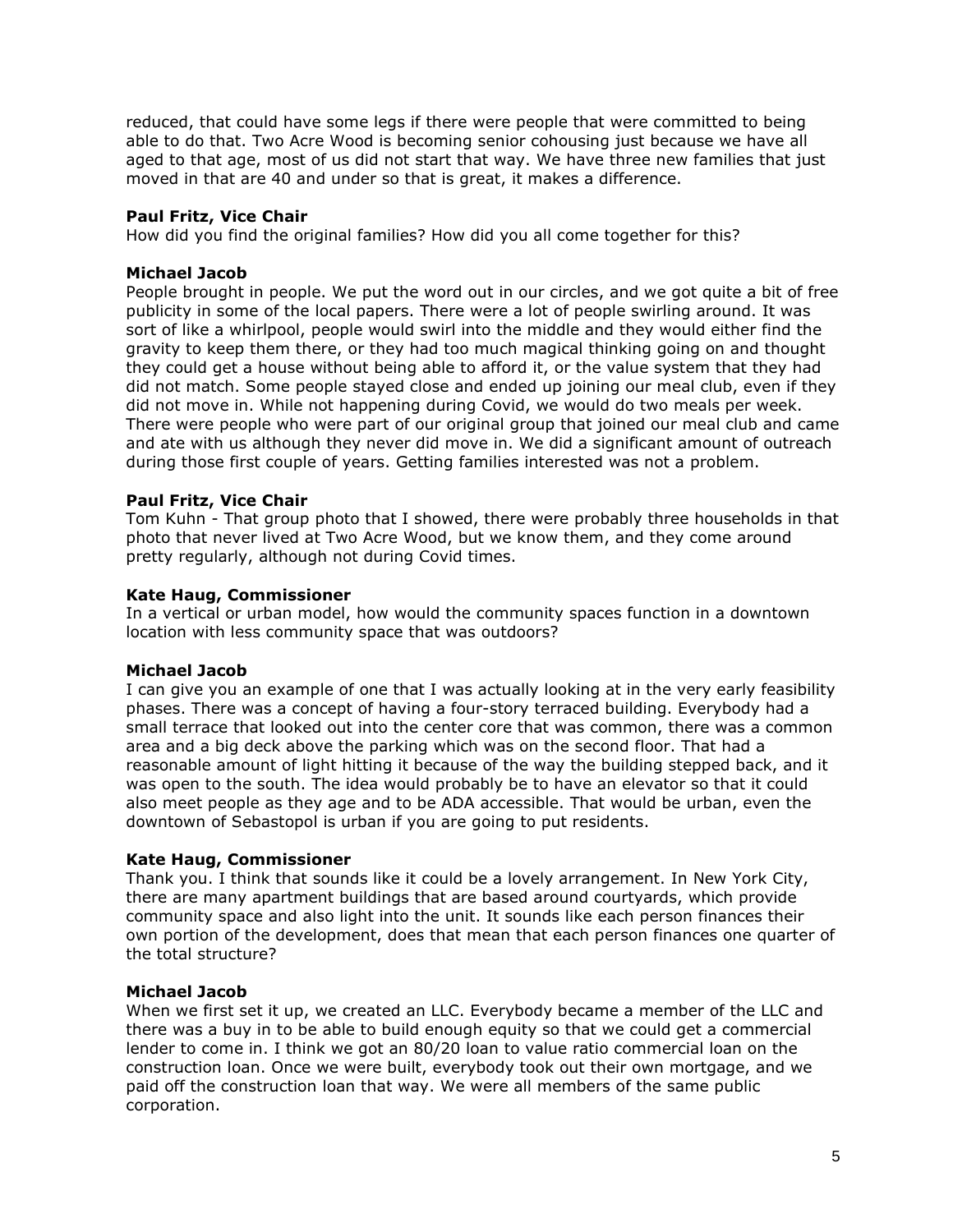## **Kathy Oetinger, Commissioner**

How did you structure the financing for the low-income units? Did you receive monies from the state to offset that?

### **Michael Jacob**

The City of Sebastopol had a redevelopment agency at the time, so they funded a silent second and Burbank Housing was the third party that managed that, and I assume they still do, that those two properties are still under that.

#### **Tom Kuhn**

Burbank helped draft the documents, the City of Sebastopol holds the deed restriction, and should one of those households decide to sell, I think this is the way Burbank normally structures this with their properties, the City can go wherever they want to administer their affordable housing program. They used to have a sort of an agreement with Burbank Housing, and they may still, I retired from Burbank a few years ago, so I am not up to date, but the City could go with whoever they want to administer that sale. There is probably terms around first right of refusal, and that sort of thing, in order to assure that those homes stay in the affordable inventory and continue to count toward affordable numbers for the City.

#### **Michael Jacob**

When they sell, the City will get their silent second back, I believe.

#### **Tom Kuhn**

Yes.

## **Evert Fernandez, Chair**

How is the turnover in families? I would imagine that it is a careful consideration both ways. Someone coming in to buy a house has to kind of keep in mind that it is a closer community, versus buying a home in a neighborhood where you might have a bit more privacy. How does that work?

## **Tom Kuhn**

It is something you have to be a little careful about from both sides of it. One is, you want to make sure a new buyer understands what is going on. The disclosure for the sale requires that the seller disclose not only the CC&Rs and so on, which are pretty boilerplate, but also the agreements. Through the years of community meetings, we have come up with a lot of agreements about things like how often we cook, where we park, how we can and cannot use the common house, and all these things. The expectation is that the buyer self-selects by spending time with that, it is very easy, and risky to fall afoul of real estate fair housing rules. You have to be pretty careful around that. You cannot pick and choose just based on who you think you will like, necessarily, because that is very undefendable if something should go to court there. You really have to have a sale process that looks pretty normal on the surface, and then hope that the households that are looking to purchase that home, do it with open eyes and understand what they are getting into. We try to do things to make that easy, so that prospective buyers have a good idea of what the expectations are of participation and that sort of thing.

Chair Fernandez opened Public Comment.

There were no members of the public wishing to speak on this item.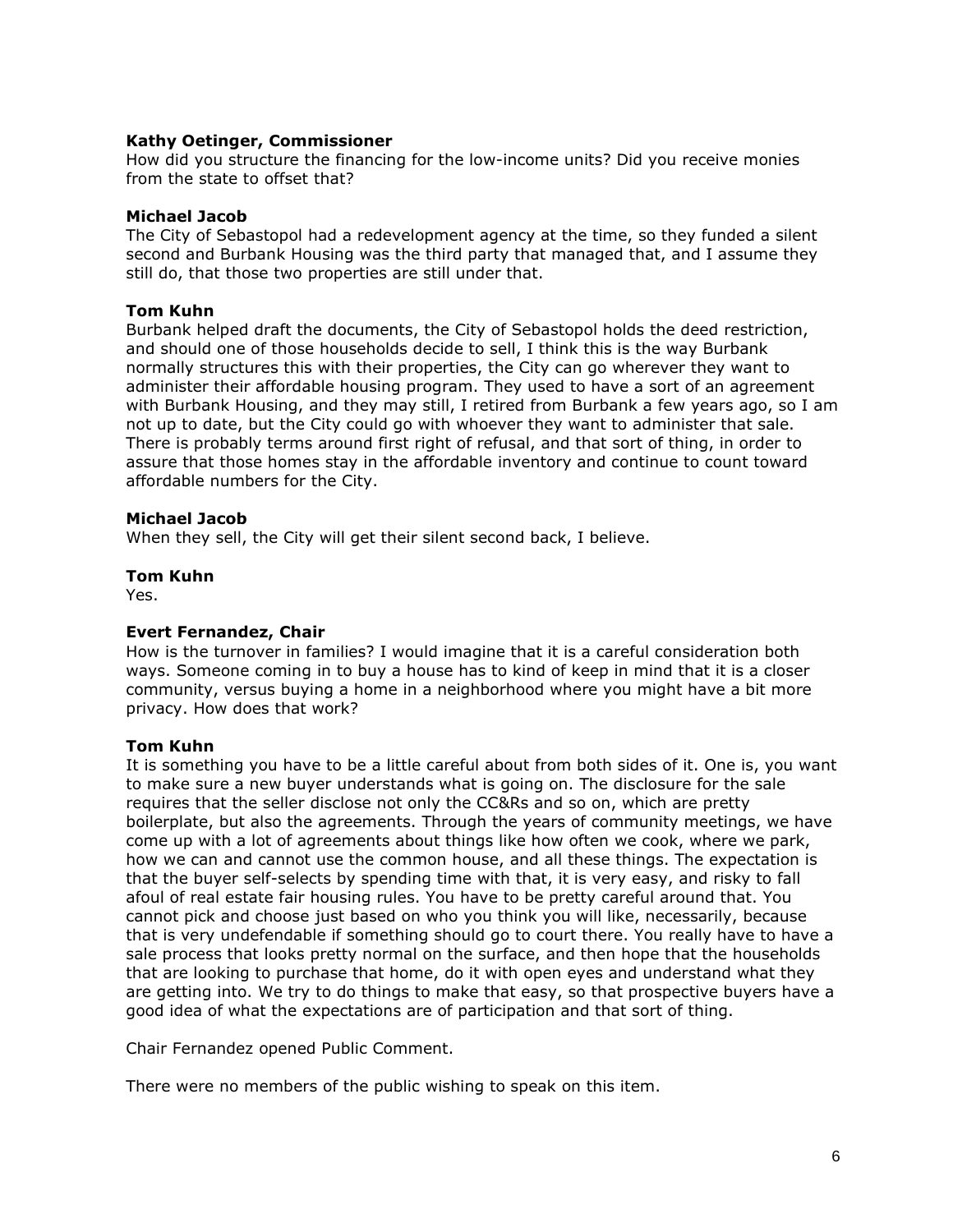Director Svanstrom indicated that no written comment from the public had been received.

Chair Fernandez closed public comment.

# **Evert Fernandez, Chair**

With nothing further, that means that you have thoroughly covered this subject very well. I really appreciate Mr. Kuhn and Mr. Jacob for taking time out to be here and for educating us on that process, and for providing that insight. This will give us something to think about.

## **Kari Svanstrom, Planning Director**

While our Planning Commission videos are available on YouTube through the City's website, we are hoping to extract the presentations and put them on our Planning website under the Housing Resources section as long as Mr. Kuhn and Mr. Jacob are okay with that.

Mr. Kuhn and Mr. Jacob responded in the affirmative.

## **Evert Fernandez, Chair**

Thanked Commissioner Haug for setting up this presentation as well as others that are coming up.

# **7. REGULAR AGENDA**

**A. ALCOHOL USE PERMIT: FERN BAR (6780 Depot Street, Suite 120) –**

**PROJECT #2020-74 –** This is a Use Permit application submitted by Lowell Sheldon, requesting approval to expand the Fern Bar by incorporating 6780 Depot Street, Suite 140, a 2,300 sq. ft. space, which is intended to be used for events, such as wedding receptions, corporate catering, dance parties and live music. Suite 140 was previously occupied by Scout, a retail clothing store, which vacated the site in 2020. A Use Permit is required because the existing restaurant is substantially increasing their square footage. **(Public Hearing)**

Chair Fernandez introduced the item.

Associate Planner Montes presented the staff report.

Chair Fernandez asked for questions of staff.

## **Paul Fritz, Vice Chair**

There are a few conditions that look like they came from the Building Department in particular. I appreciate what it seems they are trying to say, but in some ways, they seem like extraneous conditions because they are already requirements. For example, Condition 23 says that the building has to comply with the Building Code. Construction has to comply with that regardless, do we really need that as a condition of approval? Condition 24 talks about the number of drawings that need to be submitted, does that really need to be a condition of approval? When you go to submit a set of drawings for approval, you contact the City and ask how many sets they need and then you provide them with that. That seems unnecessary as it is not specific to this project, it is not a special condition that this applicant has to comply with. Condition 25 talks about accessibility. Again, that is a Building Code requirement. We are not listing every other Building Code requirement in the Conditions of Approval, why are we listing this as a specific condition? Condition 26 talks about construction hours. Item B, roman number II again talks about accessibility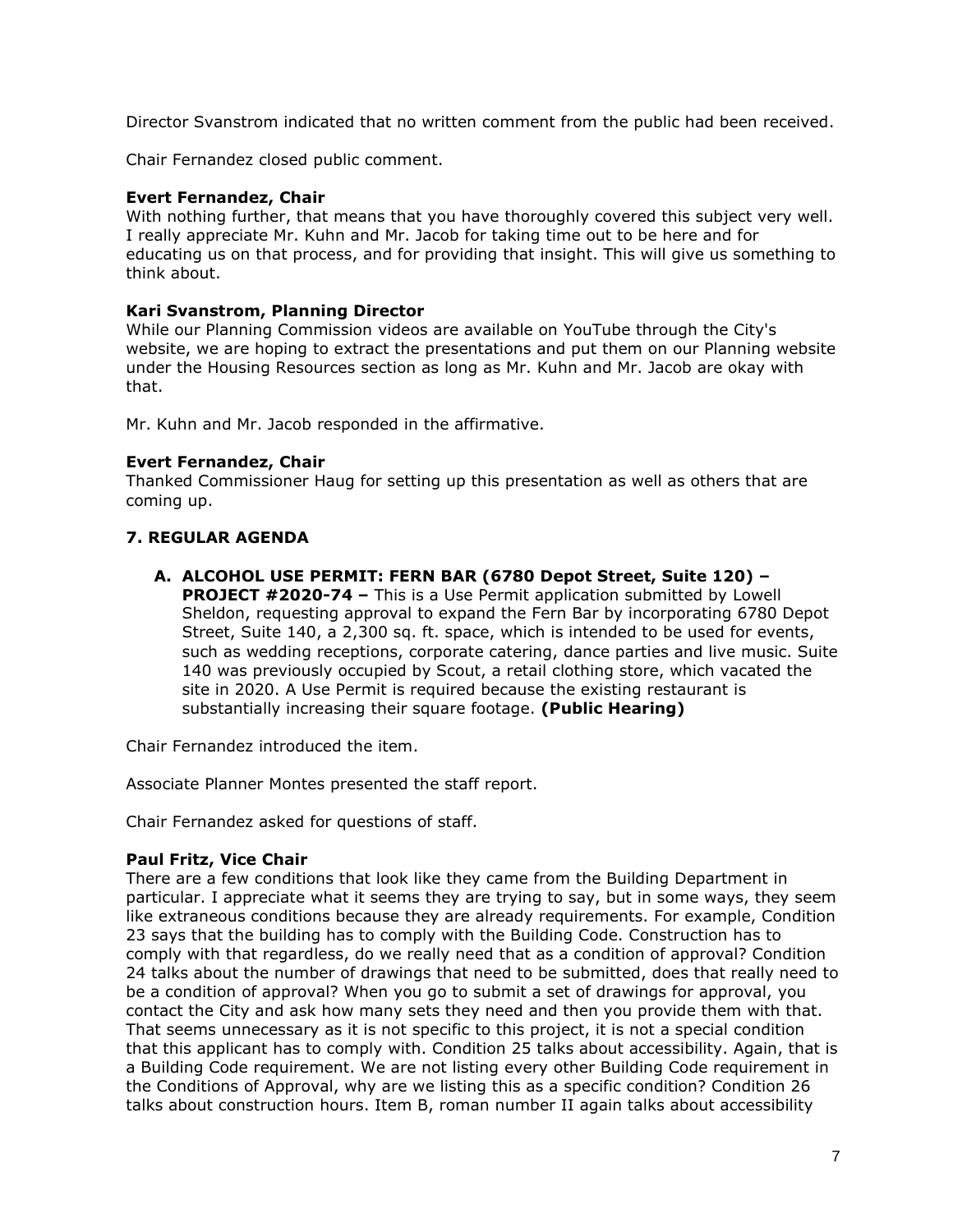requirements. I already question whether we need it once, we definitely do not need it in there twice. Condition 28 talks about needing to comply with COVID-19 requirements. I am assuming that that is going to a limited thing, and that it is not going to be something that is lasting forever, it is just a general requirement for doing business at this time, businesses have to comply with COVID-19 requirements. Does it need to be a Condition of Approval for this project? Hopefully COVID-19 and these limitations will be over this year and then we will still have this Condition of Approval that does not really mean anything. Condition 29 is unclear; I do not understand what it means.

# **Alan Montes, Associate Planner**

Conditions 28 through 30 were requested by the County's Health Department to be included as part of the Conditions of Approval.

# **Paul Fritz, Vice Chair**

Are you saying that we cannot change those?

## **Alan Montes, Associate Planner**

In my prior experience, what I was always told was that, Building, Fire, outside agency departments, if they request specific Conditions of Approval, those are their Conditions of Approval. We can clean them up or tweak them, as long as the intent is the same.

## **Kari Svanstrom, Planning Director**

One of the things that I can note is that sometimes our Conditions of Approval may seem obvious to an architect or someone like you, but oftentimes, they are helpful for an applicant when the applicant is not a design professional for them to understand. It is a sort of heads up on things like accessibility, a lot of business owners do not realize that they may have to upgrade other parts of their building if they do a construction project. Some of it is a little bit advisory, I agree. We are trying to highlight the big things that applicants may not be aware of. With regards to COVID-19, we have made that a fairly standard condition as it has been coming from the County's Health Department, and we have actually done that with Use Permits as well so that there is a very clear understanding of the expectations regarding that.

### **Evert Fernandez, Chair**

Are any of those conditions ones that you would agree or have no problem with removing as Vice Chair Fritz mentioned?

## **Kari Svanstrom, Planning Director**

Well, certainly the duplications can be removed. The number of sets of plans is clearly advisory, it will be required for a building permit, and can be removed. I do think it is helpful to note the year of the codes. City staff and departments are currently working on a list of standard Conditions of Approval that might include some of this stuff as a separate exhibit, so you do not have to wade through and look at which ones are standard, and which specifically relate to the project.

## **Paul Fritz, Vice Chair**

One concern I would have about Condition 23, and actually putting the date of the Building Code in it is that they get updated every three years. This could lead to confusion with an applicant thinking they get to comply with an old building code depending on where their approval fell in the update cycle, which would not be the case.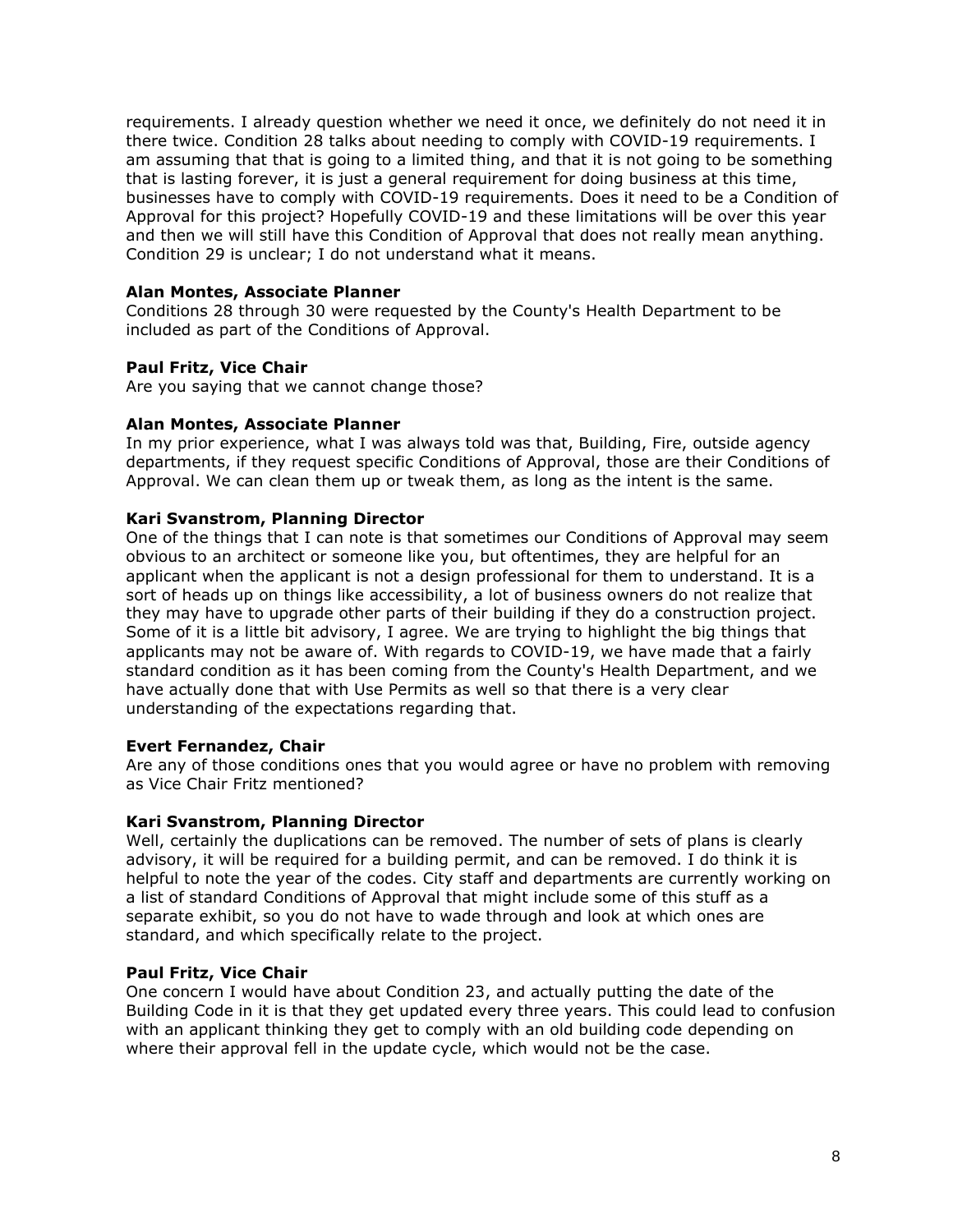### **Kari Svanstrom, Planning Director**

For that, the way I have written that condition will pass, and we can talk to the Building Official about this, but I'd be comfortable tonight saying, conformance with the Building Code that is in effect at the time the building permit is applied for.

#### **Paul Fritz, Vice Chair**

Yes, I think that would be better to make it the current Building Code rather than the specific year because I think that could be confusing at some points in time. When are we going to do electronic submittals? Why are we still submitting paper copies anyway?

#### **Kari Svanstrom, Planning Director**

We are allowing the option to applicants. Some people do not have that capability, but we are accepting electronic submittals for most things, unless it is a very complex project that has a lot of drawing sheets.

#### **Paul Fritz, Vice Chair**

That is good to know. I know a lot of other jurisdictions are going to electronic submittals. It is great, I love it.

#### **Evert Fernandez, Chair**

Condition 18 says the business owner shall be responsible for removing any graffiti on the outside of the restaurant. Don't we have a graffiti ordinance? I recall there being a certain amount of time in which it should be removed, or should that be added to this one? I thought I remembered something about a timeline before.

#### **Alan Montes, Associate Planner**

The only mentions of graffiti that I see at this time are related to wireless communication (cell towers).

#### **Evert Fernandez, Chair**

What is the timeline on that one?

#### **Kari Svanstrom, Planning Director**

I think this has come up before and we made the condition of approval state the same timeframe that Associate Planner Montes is looking up right now, as a good standard. I recall you asking for that in a previous application. As a point of information, our Police Department does notify business owners so that they are aware when they get reports of vandalism. Sometimes business owners are not aware of it, certainly under these circumstances when they are not there, it is easy to see how they may not be aware.

#### **Evert Fernandez, Chair**

Right. It benefits them to get rid of as soon as possible as well, so I just want to be clear on that.

#### **Kari Svanstrom, Planning Director**

Yes. The Barlow has always been very attentive to that for their properties.

#### **Evert Fernandez, Chair**

Graffiti can encourage more graffiti if it is not removed within a certain period of time.

#### **Kari Svanstrom, Planning Director**

I do not believe we have a representative from the applicant team here tonight.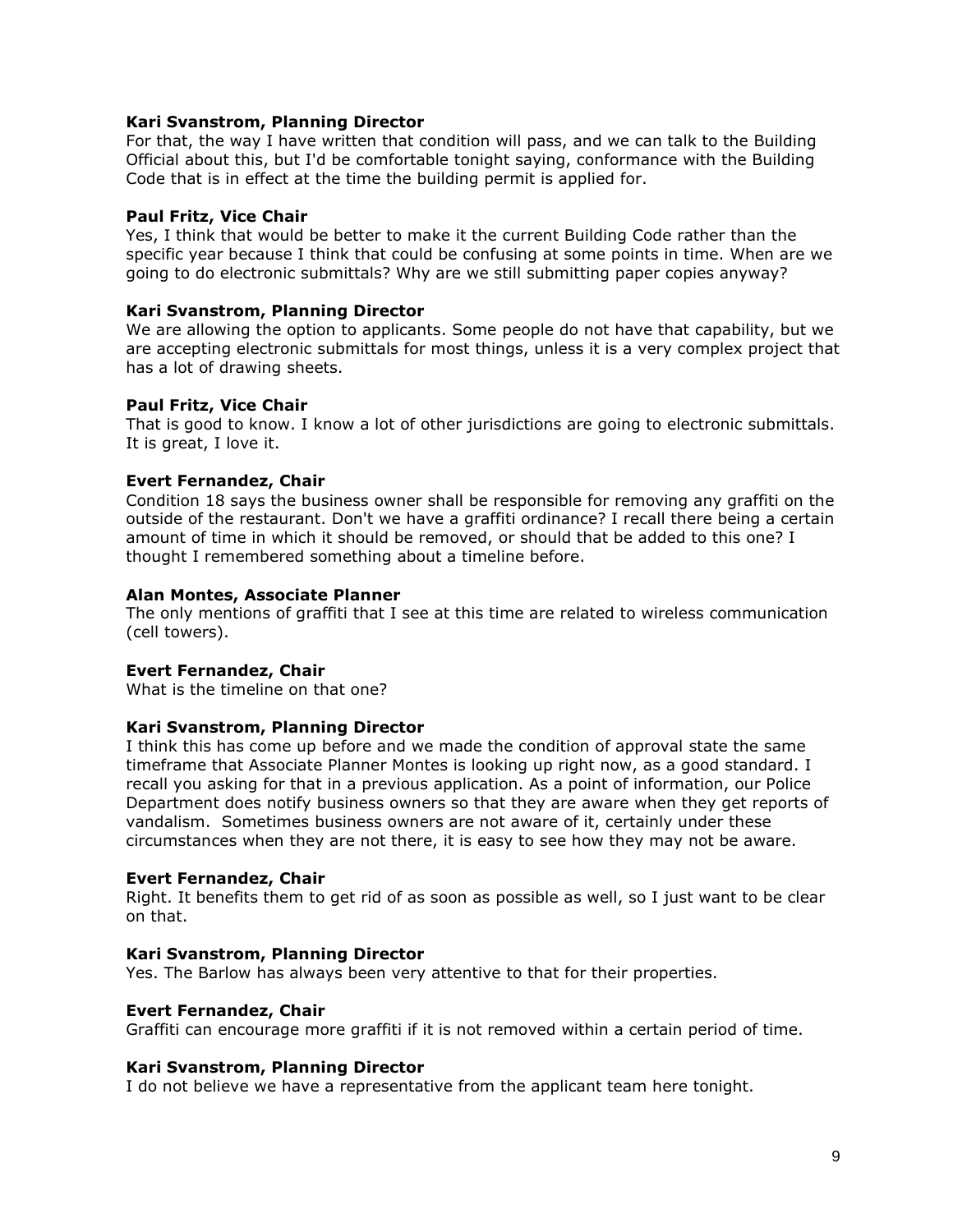### **Evert Fernandez, Chair**

For the record, I did speak to Mr. Sheldon as I had some questions for him. One of the questions I had was with the issue of making sure that food is provided throughout the hours of operation, and how would that work based on the fact that it was for events, and he said that the restaurant would be providing the food and that he makes sure that snacks, or on a limited basis menu is available the entire time that alcohol is being served.

#### **Alan Montes, Associate Planner**

Director Svanstrom found the code section referring to how quickly graffiti should be removed, and it is within 48 hours.

#### **Evert Fernandez, Chair**

I would like to add that as a Condition if that is acceptable.

Chair Fernandez opened Public Comment.

There were no members of the public wishing to speak on this item.

Associate Planner Montes indicated that no written comment from the public had been received.

Chair Fernandez closed Public Comment.

The Commission discussed this application as follows:

#### **Paul Fritz, Vice Chair**

Moved to approve the Use Permit with the following:

- Condition 18 must be modified to require that graffiti be cleared within 48 hours.
- Recommends that the year of the Building Code be removed and that it be replaced to read, 'per the current Building Code in effect at the time of building permit application'.
- Condition 24 should note the option for electronic submittals.
- Removal of the roman numeral II under item 26 as it is redundant and doubles the accessibility requirement.

Chair Fernandez seconded the motion.

## **Alan Montes, Associate Planner**

For the digital submittals, and maybe Director Svanstrom can touch on this, Condition 24 that Vice Chair Fritz referred to is for the Building Permit submittal and I am not sure that the Building Department is accepting, or I think they are selectively selecting electronic submittals depending on the scale of project.

## **Kari Svanstrom, Planning Director**

We can add, if feasible, or if possible, to that.

#### **Paul Fritz, Vice Chair**

We could add, 'as allowed by the Building Department'.

#### **Kari Svanstrom, Planning Director**

Yes, perfect.

Vice Chair Fritz amended his motion to reflect the change.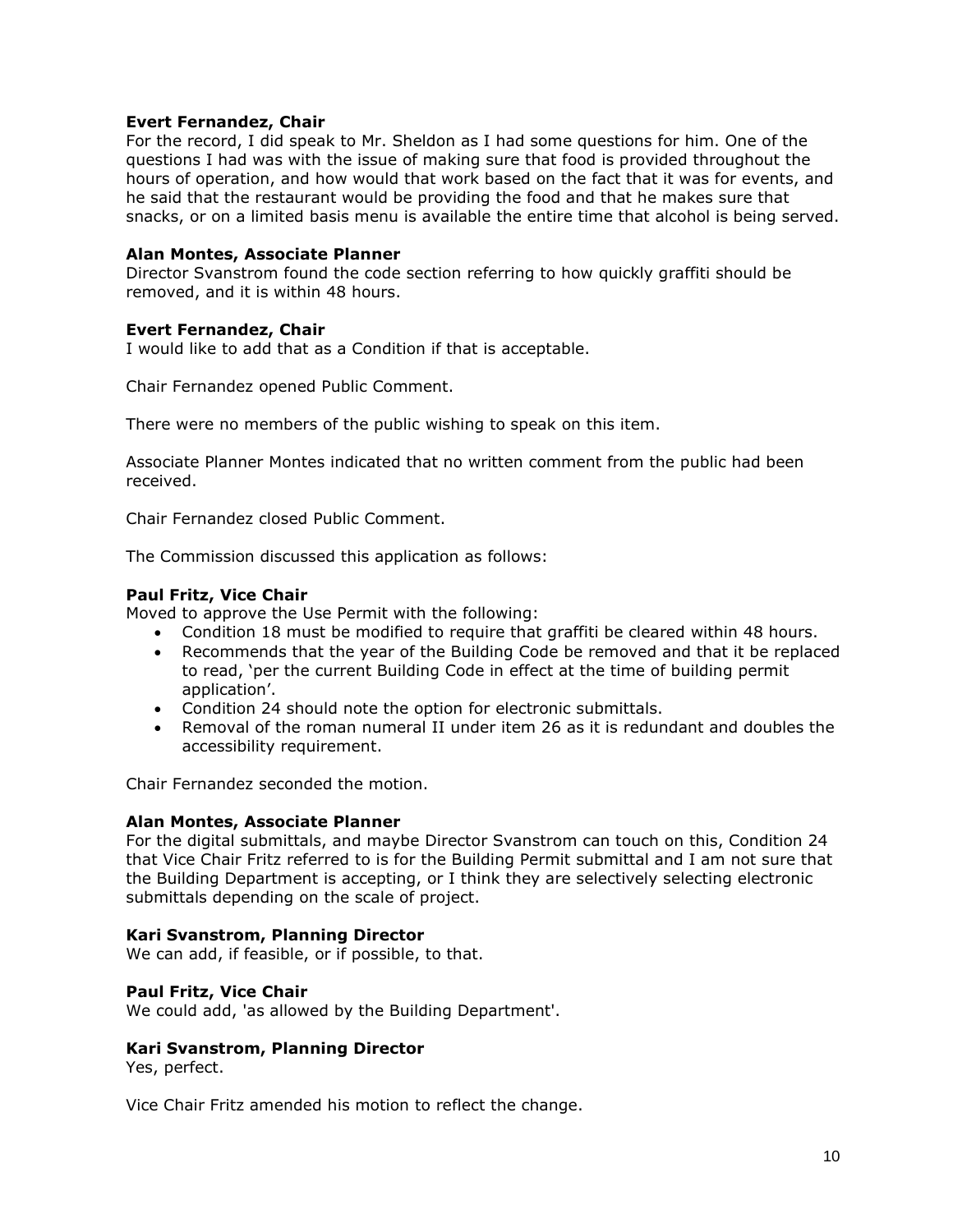Chair Fernandez seconded the amended motion.

Hearing no further discussion, the Commission voted on the amended motion as follows:

VOTE:

AYES: Chair Fernandez, Vice Chair Fritz, and Commissioners Kelley, Haug, Lindenbusch and Oetinger NOES: None ABSTAIN: None ABSENT: Commissioner Douch

## **8. SUBCOMMITTEE UPDATES**

#### **Kathy Oetinger, Commissioner**

Our parks subcommittee had a nice surprise in that the Public Works Department managed to take care of some of the things on our list. Now, we will need to meet again to decide what is left and see if there's something that we can turn into a workday. Among the things that the Public Works Department did for us was, they took down the two do not feed signs. In the process, they also cleaned out the whole area and it just looked beautiful in the morning when I was there. Once I saw that the signs were gone, and your eye just passes through the area without stopping on this ugly thing. It was really beautiful. Because they had done that, I went down toward the bollards on the east end and noticed that they had also been mostly straightened, painted, and refreshed, and that the unreadable signs had been removed, along with the ugly post holding it, and that new trash cans were placed there. When you enter the park from east now it looks very welcoming, and it is a very nice thought. I did, along with other communications, thank Superintendent Del Prete for that work. I have been in communication with Jim Corbett regarding the stage, and it looks like he has enough energy with his various foundations, contractor friends, and volunteers from the love choir and Peacetown that they can probably go ahead with their repairs of the stage. I was taking a yoga course with a woman who is giving free lessons on the stage and I noticed that there is a lot of moss growing between the trek decking or whatever non-wood surface that is. I thought that if we could add that to our list of things to ask Superintendent Del Prete to take care of, or maybe turn it into a workday, would be to power wash the stage now or as soon as the pine pollen has left us which should be coming up pretty soon.

## **Kate Haug, Commissioner**

Commissioner Oettinger had prepared a lovely document that we are hoping to present to the Public Arts Committee regarding a potential mural around Ives Pool. We are hoping to get on their calendar to present at some point in the future to see if they are interested in that project. Commissioner Oetinger created a very detailed and complete document that we are hoping to present and get support for from the Public Arts Committee. I think we are very pleased with the progress we have made. The collaboration that we had and experienced with Director Svanstrom and the Public Works Department has been going extremely smoothly. We are progressing much more rapidly that I would have initially imagined when we started meeting back in late November. I am very happy. I think if we continue forward that we will continue to see improvements in the park and hopefully that will create enjoyment for everybody who accesses the park. I want to thank Commissioner Oettinger for her work on this.

## **Evert Fernandez, Chair**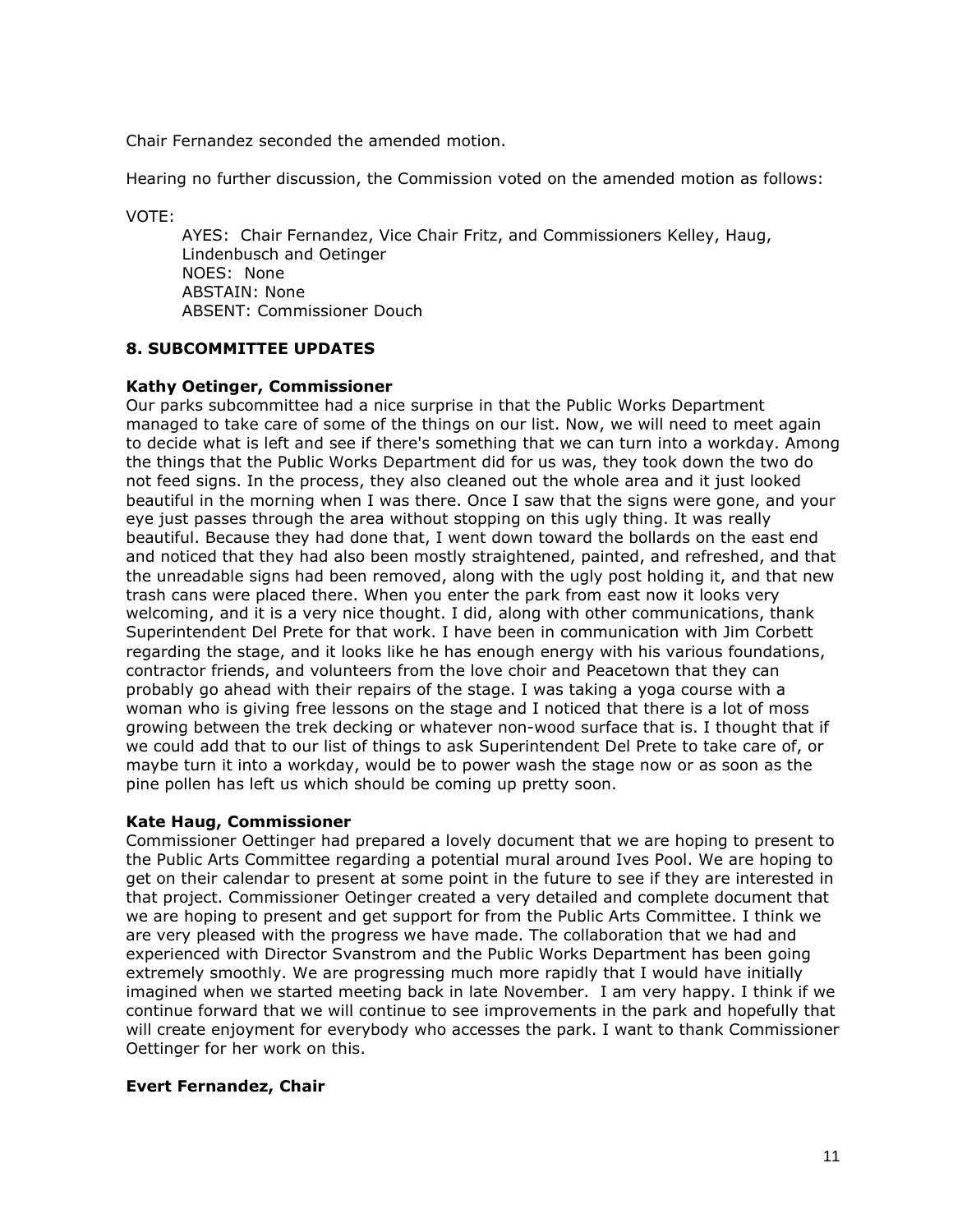Yes, what you two have done is really fantastic. You really focused a got a lot of items checked off. I really appreciate you both. Your subcommittee of two has done the work of five. Really appreciate everything you have put in there and everything you have lined up. Getting stuff done is not always so easy, but you two have really helped things along. Thank you and thank you to Director Svanstrom for helping out with that too.

# **Kathy Oetinger, Commissioner**

Director Svanstrom, can we get on the agenda for the Public Arts Committee next month?

# **Kari Svanstrom, Planning Director**

I can look at the agenda. The agenda is pretty packed right now, but I can talk to the Chair of the Public Arts Committee to see when a good time might be.

# **Kathy Oetinger, Commissioner**

I could attend the meeting very quickly and supply the documents. I wanted to create a short statement saying that we really are looking at the west wall for now, not the south wall. I could do it as public comment at the beginning of the meeting if it is not an officially itemized agenda.

# **Kari Svanstrom, Planning Director**

We can discuss that. I think it would be good for it to be a regular agenda item. Let me see what I can work out with the Chair of the Public Arts Committee.

## **Kathy Oetinger, Commissioner**

Okay, I will add that little statement to those documents.

# **Paul Fritz, Vice Chair**

Thank you. I am glad there has been some progress.

## **Kathy Oetinger, Commissioner**

I also attended the Zero Waste Subcommittee meeting. It was my first one and it is going to be a long learning curve for me, but they are working on a lot of things. I could probably report more concisely later, I have a few notes. It is very interesting. It is really so important that over time we eliminate our waste stream and figure out how to do that in our own lives. I am appreciating the opportunity to rethink things. Of note, if you get the City's newsletter, you might have noticed the flyer for the webinars where you can ask questions of a recycling expert, mostly through Recology. It is a good opportunity to ask questions if you have them. I know they always come up for me, and it is nice to know that there is a time when you can ask the question and get an answer rather than spending an hour or two searching the internet, or something like that.

## **Luke Lindenbusch, Commissioner**

I have a Climate Action Committee report. I want to say thank you to Commissioner Oetinger for stepping up to be part of the Zero Waste Subcommittee. I am really glad that that work is getting back underway. Here is an update from the Climate Action Committee. One is that our first Resolution as a committee was to endorse Climate Safe California, an initiative to have net negative carbon emissions by 2030. That has largely been spearheaded by The Climate Center out of Santa Rosa, which was formerly the Center for Climate Protection. The City Council passed that, and we were the first municipality in the county to support Climate Safe California which the Council was very excited about, and we were as well. As I mentioned during our last meeting, we have our subcommittees on the Climate Action Committee underway now and we'll be having our first report backs on that at our meeting tomorrow at 3:30. Really excited about that, and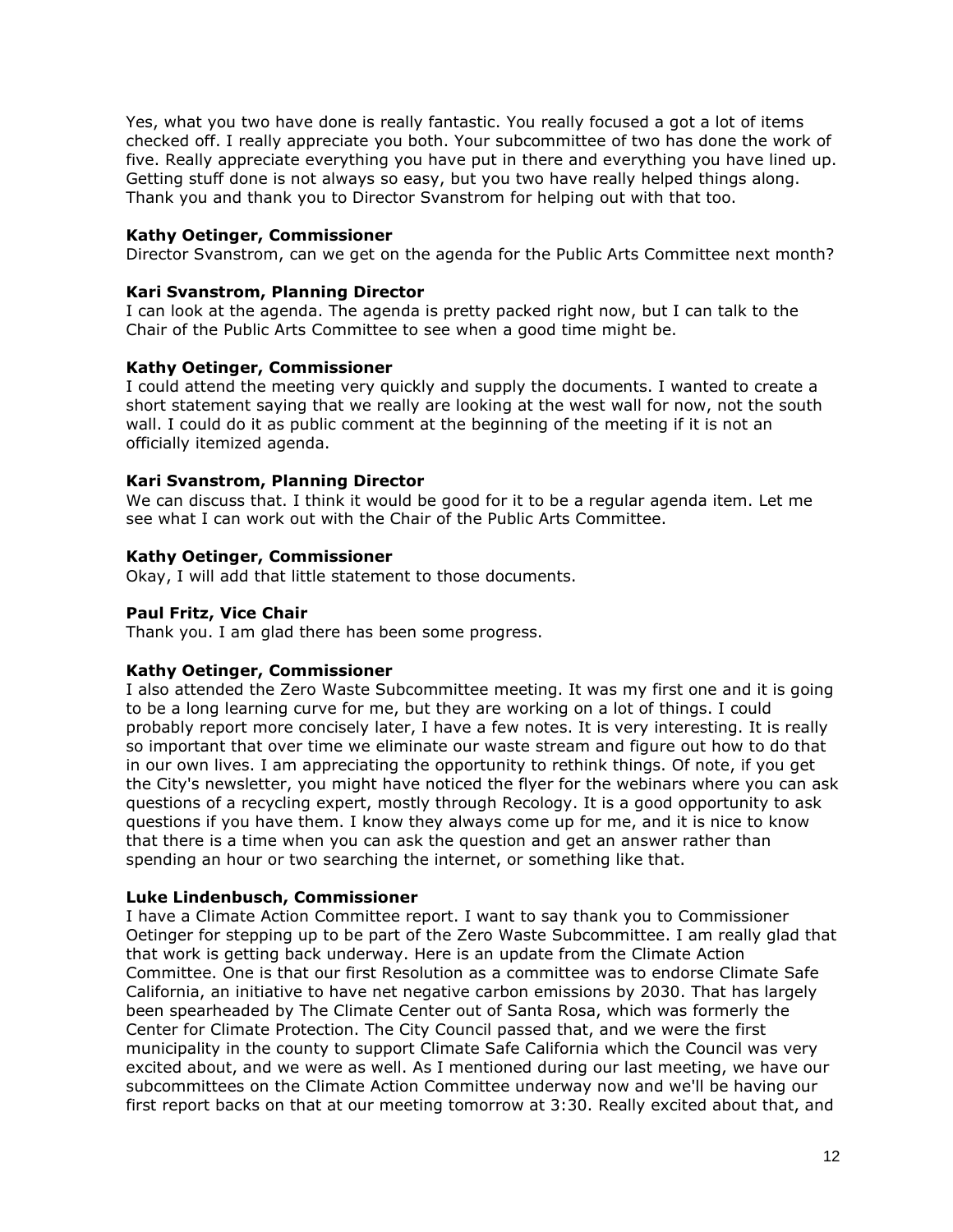what our working groups will be able to accomplish to maximize the effort of the committee and also to bring other members of the community into those working groups to really tackle some of the specific areas in the Climate Action Plan and other areas that we're working on. Happy to answer any questions that may arise. But once again, things are just getting underway, and the work is just getting started. We are a standing committee so the work will hopefully continue for as long as it needs to.

# **Evert Fernandez, Chair**

If a member of the public wants to attend the meeting, what is the best way to find out that information?

## **Luke Lindenbusch, Commissioner**

The City's website is the place for that. Everything is noticed there with the Zoom information, just as the Planning Commission's meetings are.

# **Evert Fernandez, Chair**

Thank you, Commissioner Lindenbusch for being part of that and for representing our Commission.

# **Luke Lindenbusch, Commissioner**

Absolutely.

# **9. PLANNING DIRECTOR'S REPORT**

## **Director Svanstrom provided the following updates to the Commission:**

- Ives Park Sculpture Garden including timing for pad installation as well as issuance of the Call for Artists.
- Libby Park Super Playground ribbon cutting ceremony.
- Slow Cat Treasure Hunt at Libby Park.
- Recognized Commissioner Oetinger for sewing the new mask for Slow Cat.
- At the last City Council meeting:
	- Adopted a Resolution endorsing the Climate Safe California platform.
	- Approved the Benedetti Car Wash application with some additional conditions.
- Upcoming items for City Council:
	- There is a special City Council meeting, a study session, to review and discuss CoMission (our community vitality consultant) work that has been going on tomorrow, March 10 at 8:30 a.m.
	- The next regular Council meeting on March 16 will have the Planning Commission composition recommendations from this body. Chair Fernandez will be our liaison for that.
	- The Development Impact Fee public hearing is tentatively scheduled for April 6.
- Recent actions by the Design Review Board.
- Upcoming items for the Design Review Board which include review of Façade Improvement Grant applications.
- Upcoming items for the Planning Commission meeting on March 23.

The Commission asked questions of Director Svanstrom.

## **Paul Fritz, Vice Chair**

Requested that, as a future agenda item, the Commission revisit Table 17.25-1 in the Zoning Ordinance competition with white shirt grits, regarding revisiting the commercial